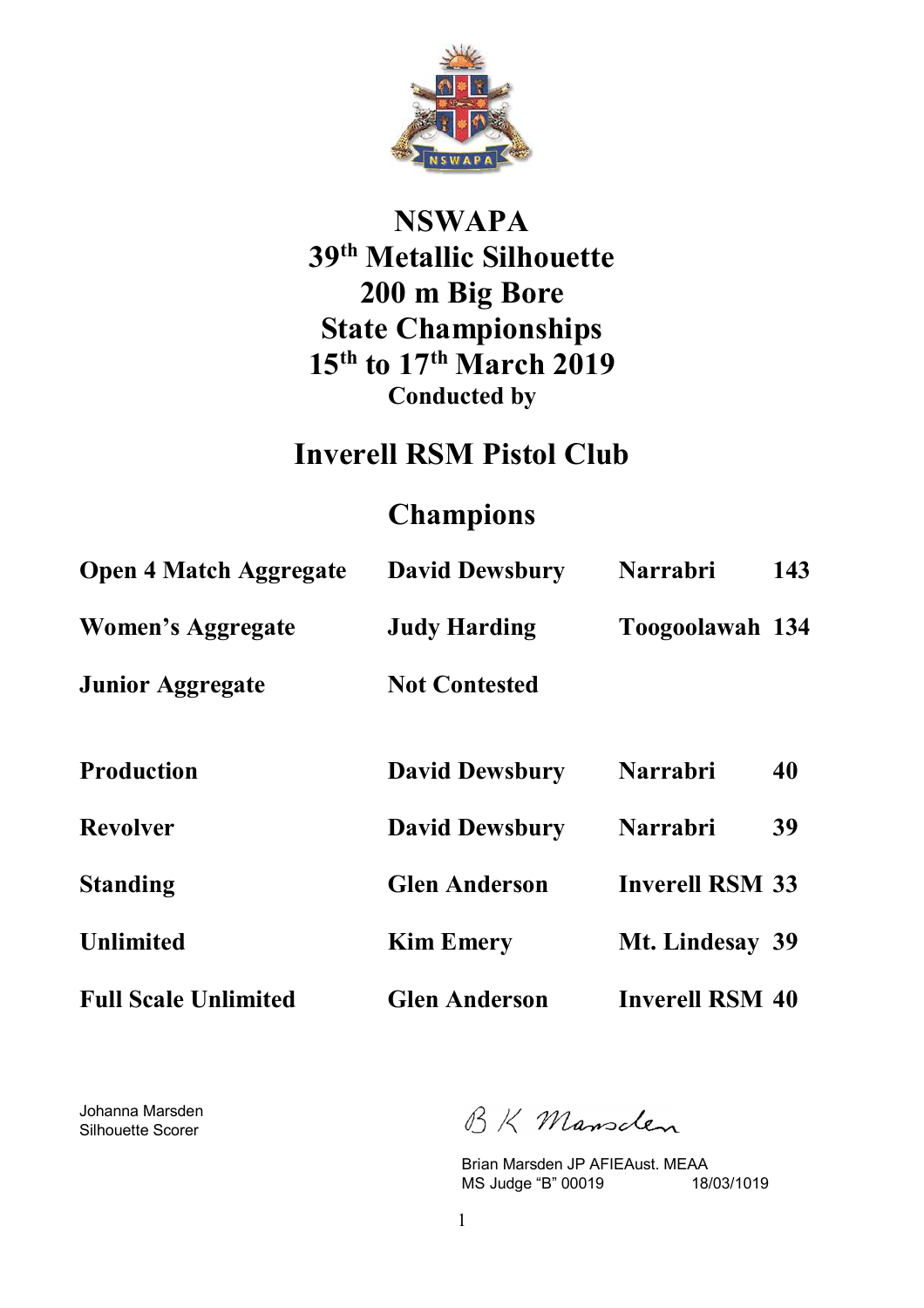#### **200m Open Aggregate**

| <b>Aggregate</b> | <b>Top Surname</b> | <b>Name</b>  | <b>Club</b>         | Prod | <b>Rev</b> | <b>Stand</b>   | <b>Unlim</b> |
|------------------|--------------------|--------------|---------------------|------|------------|----------------|--------------|
| 143              | Dewsbury           | David        | Narrabri            | 40   | 39         | 28             | 36           |
| 142              | Emery              | Kim          | Mt. Lindesay        | 40   | 37         | 26             | 39           |
| 141              | Anderson           | Glen         | <b>Inverell RSM</b> | 39   | 35         | 33             | 34           |
| 134              | Harding            | Judy         | Toogoolawah         | 40   | 38         | 23             | 33           |
| 131              | Anderson           | Tim          | Narrabri            | 40   | 37         | 21             | 33           |
| 131              | Williams           | Philip       | Mt Lindesay         | 39   | 35         | 26             | 31           |
| 126              | Davey              | Tim          | Manilla             | 40   | 35         | 21             | 30           |
| 124              | Anderson           | Jason        | Narrabri            | 39   | 37         | 19             | 29           |
| 121              | Taylor             | Chris        | <b>Inverell RSM</b> | 27   | 39         | 19             | 36           |
| 120              | Davey              | Jake         | Manilla             | 37   | 33         | 21             | 29           |
| 120              | Harding            | John         | Metropolitan PSQ    | 38   | 34         | 21             | 27           |
| 120              | Dawson             | Greg         | Armidale            | 37   | 37         | 21             | 25           |
| 114              | Ellem              | Neville      | Newcastle           | 38   | 33         | 20             | 23           |
| 113              | Ford               | Jack         | Narrabri            | 35   | 32         | 15             | 31           |
| 109              | Jackes             | Kirsten      | Metropolitan PSQ    | 40   | 26         | 9              | 34           |
| 105              | <b>Brann</b>       | John         | Merriganowry        | 35   | 31         | 10             | 29           |
| 105              | <b>Brown</b>       | Richard      | Kurrajong           | 37   | 34         | 6              | 28           |
| 104              | Rossetto           | Gianni       | Rockhampton         | 31   | 35         | 9              | 29           |
| 103              | Marsden            | <b>Brian</b> | Newcastle           | 36   | 28         | 24             | 15           |
| 97               | Archibald          | Carmel       | Armidale            | 35   | 28         | 16             | 18           |
| 97               | Anderson           | Terry        | Narrabri            | 26   | 29         | 18             | 24           |
| 96               | Ledger             | Andrew       | Metropolitan PSQ    | 32   | 33         | $\overline{7}$ | 24           |
| 92               | Wilkins            | Paul         | Narrabri            | 32   | 25         | 11             | 24           |
| 87               | Gill               | <b>Barry</b> | Rockhampton         | 24   | 31         | 13             | 19           |
| 85               | Stanfield          | Frank        | Metropolitan PSQ    | 30   | 19         | 17             | 19           |
| 80               | Fraser             | Tom          | <b>Inverell RSM</b> | 34   | 29         | 17             | $\mathbf 0$  |
| 55               | Chappell           | John         | Port Macquarie      | 15   | 23         | 5              | 12           |
| 37               | Cutler             | <b>Brian</b> | Port Macquarie      | 12   | 12         | 6              | 7            |
| 33               | Carter             | Peter        | Bowral              | 12   | 17         | $\overline{4}$ | $\mathbf 0$  |

### **200m Womens Aggregate**

| <b>Aggregate Top Surname</b> |           | <b>Name</b> | <b>Club</b>      | Prod | <b>Rev</b> | Stand | Unlim |
|------------------------------|-----------|-------------|------------------|------|------------|-------|-------|
| 134                          | Harding   | Judy        | Toogoolawah      | 40   | 38         | 23    | 33    |
| 109                          | Jackes    | Kirsten     | Metropolitan PSQ | 40   | 26         |       | 34    |
| 97                           | Archibald | Carmel      | Armidale         | 35   | 28         | 16    | 18    |

Johanna Marsden Silhouette Scorer

BK Mansclen

Brian Marsden JP AFIEAust. MEAA<br>MS Judge "B" 00019 09/12/1018 MS Judge "B" 00019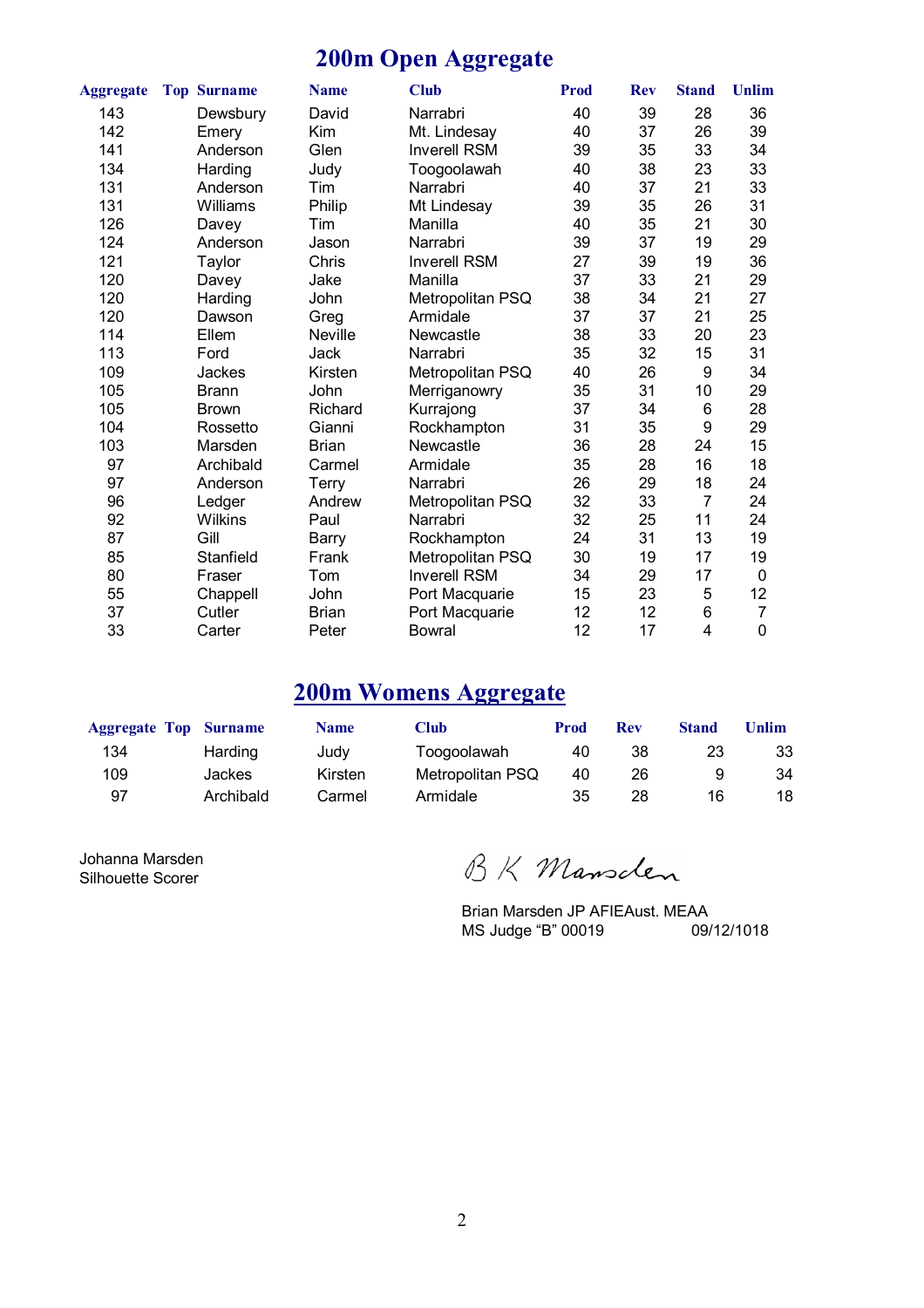### **200m Production Off Gun**

| <b>Name</b>  | Surname        | <b>Club</b>         |            | Grade Grade | <b>Total</b> | <b>Top</b>     |                |                | Chic Pig Turk Ram |                |
|--------------|----------------|---------------------|------------|-------------|--------------|----------------|----------------|----------------|-------------------|----------------|
| David        | Dewsbury       | Narrabri            | <b>INT</b> |             | 40           | $\mathbf{1}$   | 10             | 10             | 10                | 10             |
| Tim          | Davey          | Manilla             | <b>INT</b> |             | 40           | $\overline{2}$ | 10             | 10             | 10                | 10             |
| Kirsten      | <b>Jackes</b>  | Metropolitan PSQ    | <b>INT</b> |             | 40           | 3              | 10             | 10             | 10                | 10             |
| Tim          | Anderson       | Narrabri            | <b>INT</b> |             | 40           | 4              | 10             | 10             | 10                | 10             |
| Judy         | Harding        | Toogoolawah         | <b>INT</b> |             | 40           | 5              | 10             | 10             | 10                | 10             |
| Kim          | Emery          | Mt. Lindesay        | <b>INT</b> |             | 40           | 6              | 10             | 10             | 10                | 10             |
| Glen         | Anderson       | <b>Inverell RSM</b> | <b>INT</b> |             | 39           |                | 9              | 10             | 10                | 10             |
| Jason        | Anderson       | Narrabri            | <b>INT</b> |             | 39           |                | 9              | 10             | 10                | 10             |
| Philip       | Williams       | Mt Lindesay         | <b>INT</b> |             | 39           |                | 10             | 10             | 9                 | 10             |
| Neville      | Ellem          | Newcastle           | <b>INT</b> |             | 38           |                | 9              | 10             | 10                | 9              |
| John         | Harding        | Metropolitan PSQ    | <b>INT</b> |             | 38           |                | 10             | 10             | 9                 | 9              |
| Greg         | Dawson         | Armidale            | <b>AAA</b> |             | 37           |                | 9              | 10             | 8                 | 10             |
| Richard      | <b>Brown</b>   | Kurrajong           | <b>INT</b> |             | 37           |                | 10             | 10             | 9                 | 8              |
| Jake         | Davey          | Manilla             | <b>INT</b> |             | 37           |                | 10             | 10             | 9                 | 8              |
| <b>Brian</b> | Marsden        | Newcastle           | AAA        |             | 36           |                | 10             | 10             | 9                 | 7              |
| Carmel       | Archibald      | Armidale            | AA         |             | 35           |                | 8              | 9              | 10                | 8              |
| Jack         | Ford           | Narrabri            | <b>AAA</b> |             | 35           |                | 9              | 8              | 10                | 8              |
| John         | Brann          | Merriganowry        | <b>INT</b> |             | 35           |                | 10             | 9              | 8                 | 8              |
| Tom          | Fraser         | <b>Inverell RSM</b> | AA         |             | 34           |                | 9              | 8              | 8                 | 9              |
| Andrew       | Ledger         | Metropolitan PSQ AA |            |             | 32           |                | 9              | 9              | 6                 | 8              |
| Paul         | <b>Wilkins</b> | Narrabri            | <b>INT</b> |             | 32           |                | 10             | 9              | 6                 | 7              |
| Gianni       | Rossetto       | Rockhampton         | AA         |             | 31           |                | 10             | $\overline{7}$ | 6                 | 8              |
| Frank        | Stanfield      | Metropolitan PSQ AA |            |             | 30           |                | 9              | 9              | 7                 | 5              |
| Chris        | Taylor         | <b>Inverell RSM</b> | <b>AAA</b> |             | 27           |                | 5              | 9              | 8                 | 5              |
| <b>Terry</b> | Anderson       | Narrabri            | <b>AAA</b> |             | 26           |                | $\overline{7}$ | 6              | $\overline{7}$    | 6              |
| Barry        | Gill           | Rockhampton         | <b>AAA</b> |             | 24           |                | 9              | 8              | 5                 | $\overline{2}$ |
| John         | Chappell       | Port Macquarie      | AA         |             | 15           |                | 6              | 3              | 4                 | $\overline{2}$ |
| Peter        | Carter         | <b>Bowral</b>       | B          |             | 12           |                | 4              | 3              | 3                 | $\overline{2}$ |
| Brian        | Cutler         | Port Macquarie      | AA         |             | 12           |                | 6              | 4              | 1                 | 1              |

## **200m Revolver Off Gun**

| <b>Name</b> | <b>Surname</b> | <b>Club</b>         | <b>Grade Grade</b> | <b>Total</b> | <b>Top</b>     |    |    | Chic Pig Turk Ram |    |
|-------------|----------------|---------------------|--------------------|--------------|----------------|----|----|-------------------|----|
| David       | Dewsbury       | Narrabri            | INT                | 39           | $\mathbf{1}$   | 10 | 10 | 10                | 9  |
| Chris       | Taylor         | <b>Inverell RSM</b> | AAA                | 39           | $\overline{2}$ | 10 | 10 | 10                | 9  |
| Judy        | Harding        | Toogoolawah         | INT                | 38           |                | 9  | 10 | 10                | 9  |
| Tim         | Anderson       | Narrabri            | <b>INT</b>         | 37           |                | 10 | 10 |                   | 10 |
| Greg        | Dawson         | Armidale            | AAA                | 37           |                | 10 | 8  | 10                | 9  |
| Jason       | Anderson       | Narrabri            | AAA                | 37           |                | 10 | 10 | 9                 | 8  |
| Kim         | Emery          | Mt. Lindesay        | INT                | 37           |                | 10 | 10 | 10                | 7  |
| Tim         | Davey          | Manilla             | AAA                | 35           |                | 9  | 9  | 9                 | 8  |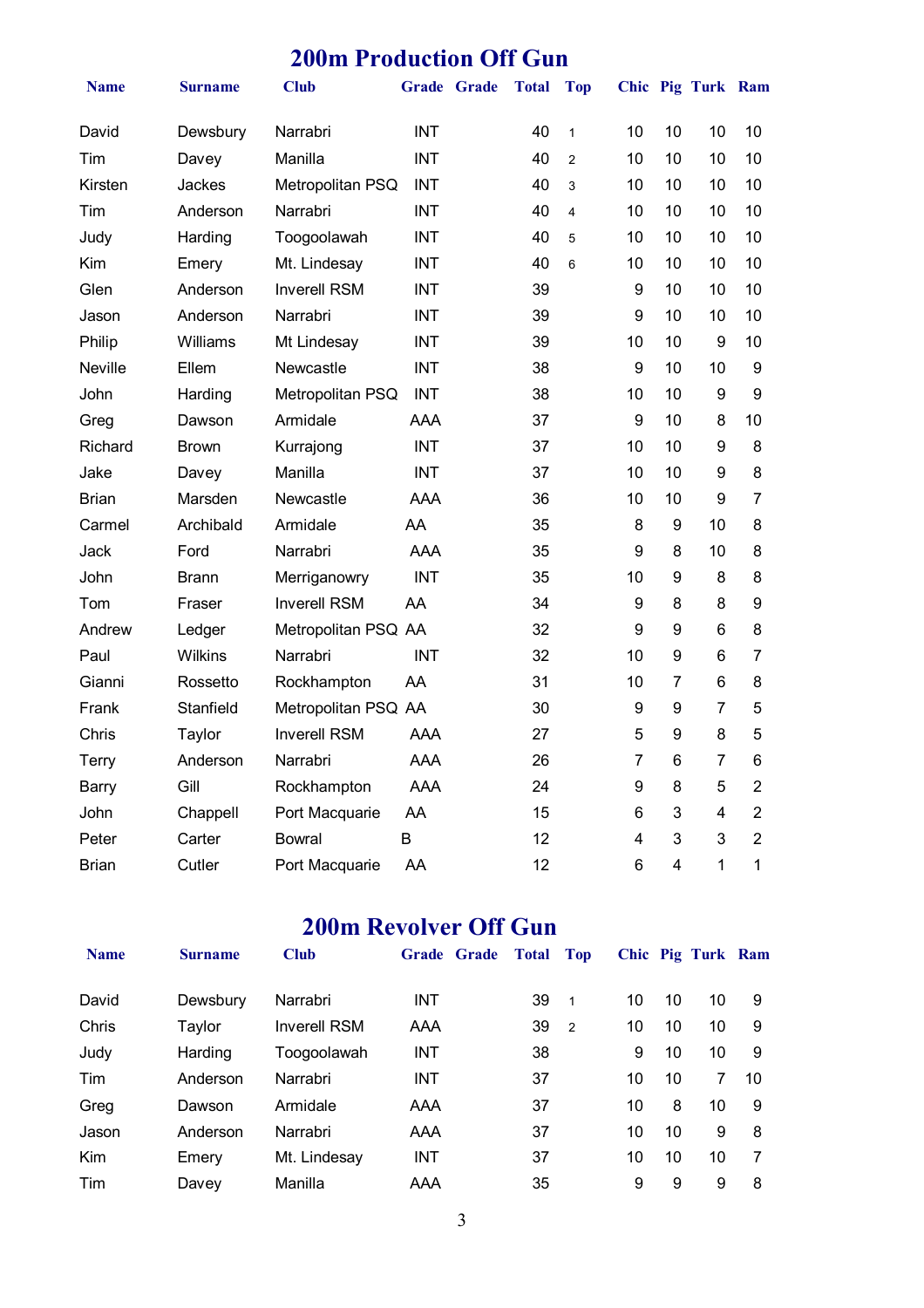| Gianni       | Rossetto       | Rockhampton         | AA         | 35 | 10             | 9              | 8              | 8              |
|--------------|----------------|---------------------|------------|----|----------------|----------------|----------------|----------------|
| Philip       | Williams       | Mt Lindesay         | AAA        | 35 | 9              | 10             | 10             | 6              |
| Glen         | Anderson       | <b>Inverell RSM</b> | <b>INT</b> | 35 | 10             | 10             | 9              | 6              |
| John         | Harding        | Metropolitan PSQ    | <b>INT</b> | 34 | 10             | 10             | $\overline{7}$ | 7              |
| Richard      | <b>Brown</b>   | Kurrajong           | <b>INT</b> | 34 | 10             | 9              | 10             | 5              |
| Jake         | Davey          | Manilla             | AAA        | 33 | 9              | 10             | $\overline{7}$ | 7              |
| Andrew       | Ledger         | Metropolitan PSQ    | AAA        | 33 | 10             | 9              | 7              | 7              |
| Neville      | Ellem          | Newcastle           | INT        | 33 | 10             | 9              | 9              | 5              |
| Jack         | Ford           | Narrabri            | AAA        | 32 | 10             | 9              | $\overline{4}$ | 9              |
| <b>Barry</b> | Gill           | Rockhampton         | AAA        | 31 | 10             | 8              | 5              | 8              |
| John         | <b>Brann</b>   | Merriganowry        | AAA        | 31 | 9              | 8              | $\overline{7}$ | 7              |
| Terry        | Anderson       | Narrabri            | AAA        | 29 | 9              | 8              | 8              | 4              |
| Tom          | Fraser         | <b>Inverell RSM</b> | AA         | 29 | 10             | 10             | 5              | 4              |
| Carmel       | Archibald      | Armidale            | A          | 28 | 8              | 10             | 5              | 5              |
| <b>Brian</b> | Marsden        | Newcastle           | AAA        | 28 | 9              | 9              | 9              | 1              |
| Kirsten      | Jackes         | Metropolitan PSQ    | AAA        | 26 | 9              | 10             | 5              | $\overline{2}$ |
| Paul         | <b>Wilkins</b> | Narrabri            | AAA        | 25 | 9              | $\overline{7}$ | 5              | 4              |
| John         | Chappell       | Port Macquarie      | A          | 23 | $\overline{7}$ | $\overline{7}$ | $\overline{4}$ | 5              |
| Frank        | Stanfield      | Metropolitan PSQ AA |            | 19 | 5              | 8              | $\overline{2}$ | 4              |
| Peter        | Carter         | <b>Bowral</b>       | B          | 17 | 6              | 6              | 4              | 1              |
| <b>Brian</b> | Cutler         | Port Macquarie      | A          | 12 | 4              | $\overline{2}$ | 4              | $\overline{2}$ |

# **200m Standing Off Gun**

| <b>Name</b>    | <b>Surname</b> | <b>Club</b>         | Grade Grade | <b>Total</b> | <b>Top</b> |                |                | Chic Pig Turk Ram |                |
|----------------|----------------|---------------------|-------------|--------------|------------|----------------|----------------|-------------------|----------------|
| Glen           | Anderson       | <b>Inverell RSM</b> | <b>INT</b>  | 33           |            | 10             | 8              | 6                 | 9              |
| David          | Dewsbury       | Narrabri            | <b>INT</b>  | 28           |            | 10             | 8              | 4                 | 6              |
| Kim            | Emery          | Mt. Lindesay        | <b>INT</b>  | 26           |            | $\overline{7}$ | 8              | $\overline{7}$    | 4              |
| Philip         | Williams       | Mt Lindesay         | AAA         | 26           |            | 10             | 9              | $\overline{4}$    | 3              |
| <b>Brian</b>   | Marsden        | Newcastle           | <b>INT</b>  | 24           |            | 7              | 7              | 5                 | 5              |
| Judy           | Harding        | Toogoolawah         | <b>INT</b>  | 23           |            | 10             | 7              | $\overline{2}$    | 4              |
| Greg           | Dawson         | Armidale            | AAA         | 21           |            | 4              | $\overline{7}$ | 5                 | 5              |
| Jake           | Davey          | Manilla             | AAA         | 21           |            | 8              | 6              | $\overline{2}$    | 5              |
| Tim            | Davey          | Manilla             | AA          | 21           |            | 4              | 7              | 6                 | 4              |
| John           | Harding        | Metropolitan PSQ    | INT         | 21           |            | 8              | 6              | 3                 | 4              |
| Tim            | Anderson       | Narrabri            | INT         | 21           |            | 10             | 5              | 3                 | 3              |
| <b>Neville</b> | Ellem          | Newcastle           | <b>INT</b>  | 20           |            | 8              | 7              | 3                 | $\overline{2}$ |
| Jason          | Anderson       | Narrabri            | AA          | 19           |            | $\overline{7}$ | 4              | 5                 | 3              |
| Chris          | Taylor         | <b>Inverell RSM</b> | AA          | 19           |            | 6              | 9              | $\overline{2}$    | $\overline{2}$ |
| Terry          | Anderson       | Narrabri            | AAA         | 18           |            | 7              | 3              | 5                 | 3              |
| Frank          | Stanfield      | Metropolitan PSQ AA |             | 17           |            | 5              | 4              | $\overline{4}$    | 4              |
| Tom            | Fraser         | <b>Inverell RSM</b> | A           | 17           |            | 6              | $\overline{7}$ | 4                 | $\mathbf{0}$   |
| Carmel         | Archibald      | Armidale            | AA          | 16           |            | 8              | 3              | $\overline{2}$    | 3              |
| Jack           | Ford           | Narrabri            | A           | 15           |            | 4              | 4              | 5                 | $\overline{2}$ |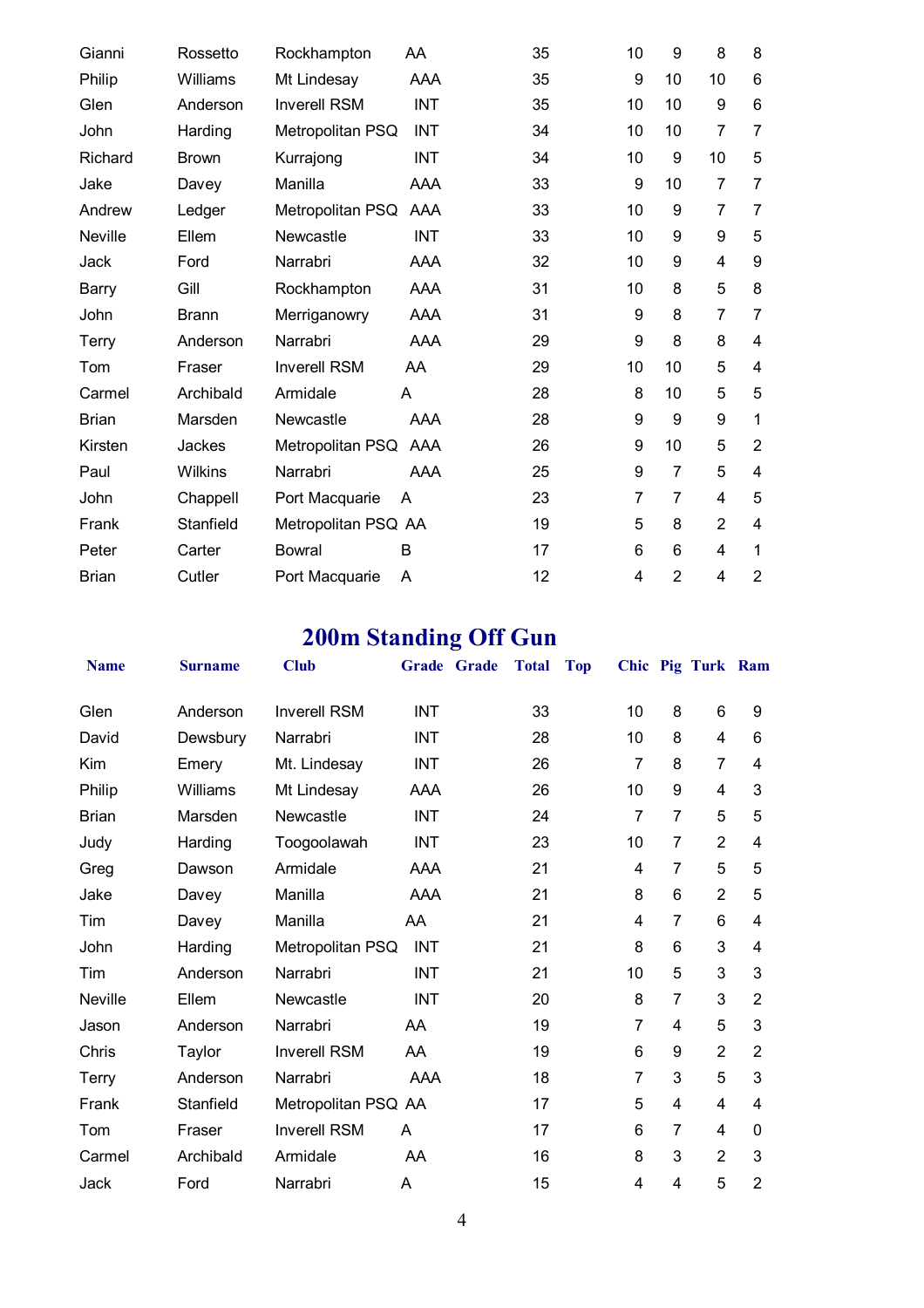| <b>Barry</b> | Gill         | Rockhampton        | AA  | 13 | 2 | 5             | 4              | 2        |
|--------------|--------------|--------------------|-----|----|---|---------------|----------------|----------|
| Paul         | Wilkins      | Narrabri           | AAA | 11 | 3 | 5             | 2              | 1        |
| John         | <b>Brann</b> | Merriganowry       | AAA | 10 | 2 | 5             | 0              | 3        |
| Kirsten      | Jackes       | Metropolitan PSQ A |     | 9  | 4 | 2             | 1              | 2        |
| Gianni       | Rossetto     | Rockhampton        | AA  | 9  | 2 | 7             | $\Omega$       | 0        |
| Andrew       | Ledger       | Metropolitan PSQ A |     | 7  | 3 | 1             | 1              | 2        |
| Richard      | <b>Brown</b> | Kurrajong          | AA  | 6  | 4 | $\Omega$      | 1              |          |
| <b>Brian</b> | Cutler       | Port Macquarie     | B   | 6  | 3 | 3             | $\Omega$       | 0        |
| John         | Chappell     | Port Macquarie     | A   | 5  | 1 | 1             | $\mathfrak{p}$ |          |
| Peter        | Carter       | Bowral             | B   | 4  | 1 | $\mathcal{P}$ | 1              | $\Omega$ |

## **200m Unlimited Off Gun**

| <b>Name</b>    | <b>Surname</b> | <b>Club</b>         | Grade      | <b>Grade TotalTop Gun Chick</b> |                | Pig              | Turk Ram       |                         |
|----------------|----------------|---------------------|------------|---------------------------------|----------------|------------------|----------------|-------------------------|
| Kim            | Emery          | Mt. Lindesay        | <b>INT</b> | 39                              | 10             | 10               | 10             | 9                       |
| David          | Dewsbury       | Narrabri            | <b>AAA</b> | 36                              | 10             | $\boldsymbol{9}$ | 8              | $\boldsymbol{9}$        |
| Chris          | Taylor         | <b>Inverell RSM</b> | AA         | 36                              | 10             | 10               | $\overline{7}$ | $\boldsymbol{9}$        |
| Kirsten        | <b>Jackes</b>  | Metropolitan        | <b>AAA</b> | 34                              | 9              | 8                | 9              | 8                       |
| Glen           | Anderson       | <b>Inverell RSM</b> | <b>INT</b> | 34                              | 10             | 10               | 8              | $6\phantom{1}6$         |
| Judy           | Harding        | Toogoolawah         | <b>AAA</b> | 33                              | 9              | 9                | 6              | $\boldsymbol{9}$        |
| Tim            | Anderson       | Narrabri            | <b>INT</b> | 33                              | 10             | $\boldsymbol{9}$ | $\overline{7}$ | $\overline{7}$          |
| Jack           | Ford           | Narrabri            | AA         | 31                              | $9\,$          | 8                | $\overline{7}$ | $\overline{7}$          |
| Philip         | Williams       | Mt Lindesay         | AAA        | 31                              | 10             | 9                | 5              | $\overline{7}$          |
| Tim            | Davey          | Manilla             | <b>AAA</b> | 30                              | 9              | 9                | 5              | $\overline{7}$          |
| Jake           | Davey          | Manilla             | AA         | 29                              | $\overline{7}$ | 9                | 5              | $\bf 8$                 |
| John           | <b>Brann</b>   | Merriganowry        | AA         | 29                              | 10             | 8                | 5              | $6\phantom{1}$          |
| Gianni         | Rossetto       | Rockhampton         | AA         | 29                              | 9              | 8                | $\overline{7}$ | 5                       |
| Jason          | Anderson       | Narrabri            | <b>AAA</b> | 29                              | 10             | 10               | 5              | $\overline{\mathbf{4}}$ |
| Richard        | <b>Brown</b>   | Kurrajong           | AA         | 28                              | 9              | $\boldsymbol{9}$ | 8              | $\overline{2}$          |
| John           | Harding        | Metropolitan        | <b>AAA</b> | 27                              | 9              | 6                | 5              | $\overline{7}$          |
| Greg           | Dawson         | Armidale            | AA         | 25                              | 9              | 8                | 6              | $\overline{2}$          |
| Paul           | <b>Wilkins</b> | Narrabri            | AA         | 24                              | 9              | 5                | 4              | $6\phantom{1}6$         |
| Andrew         | Ledger         | Metropolitan        | AA         | 24                              | 7              | 8                | 5              | $\overline{\mathbf{4}}$ |
| Terry          | Anderson       | Narrabri            | AA         | 24                              | 9              | $\overline{7}$   | $\overline{4}$ | $\overline{\mathbf{4}}$ |
| <b>Neville</b> | Ellem          | Newcastle           | <b>AAA</b> | 23                              | $\overline{7}$ | $\overline{7}$   | 4              | 5                       |
| Barry          | Gill           | Rockhampton         | AA         | 19                              | 6              | $\overline{7}$   | $\overline{2}$ | $\overline{\mathbf{4}}$ |
| Frank          | Stanfield      | Metropolitan        | AA         | 19                              | 8              | $6\phantom{1}$   | $\overline{2}$ | 3                       |
| Carmel         | Archibald      | Armidale            | B          | 18                              | 6              | $\overline{7}$   | $\overline{2}$ | 3                       |
| <b>Brian</b>   | Marsden        | Newcastle           | AA         | 15                              | 8              | $\overline{7}$   | $\mathbf 0$    | $\mathbf 0$             |
| John           | Chappell       | Port Macquarie      | B          | 12                              | 5              | 3                | 3              | $\mathbf 1$             |
| <b>Brian</b>   | Cutler         | Port Macquarie      | B          | $\overline{7}$                  | $\mathbf 0$    | 5                | 1              | 1                       |
| Peter          | Carter         | <b>Bowral</b>       | B          | $\mathbf 0$                     | $\mathbf 0$    | $\mathbf 0$      | $\mathbf 0$    | $\mathbf 0$             |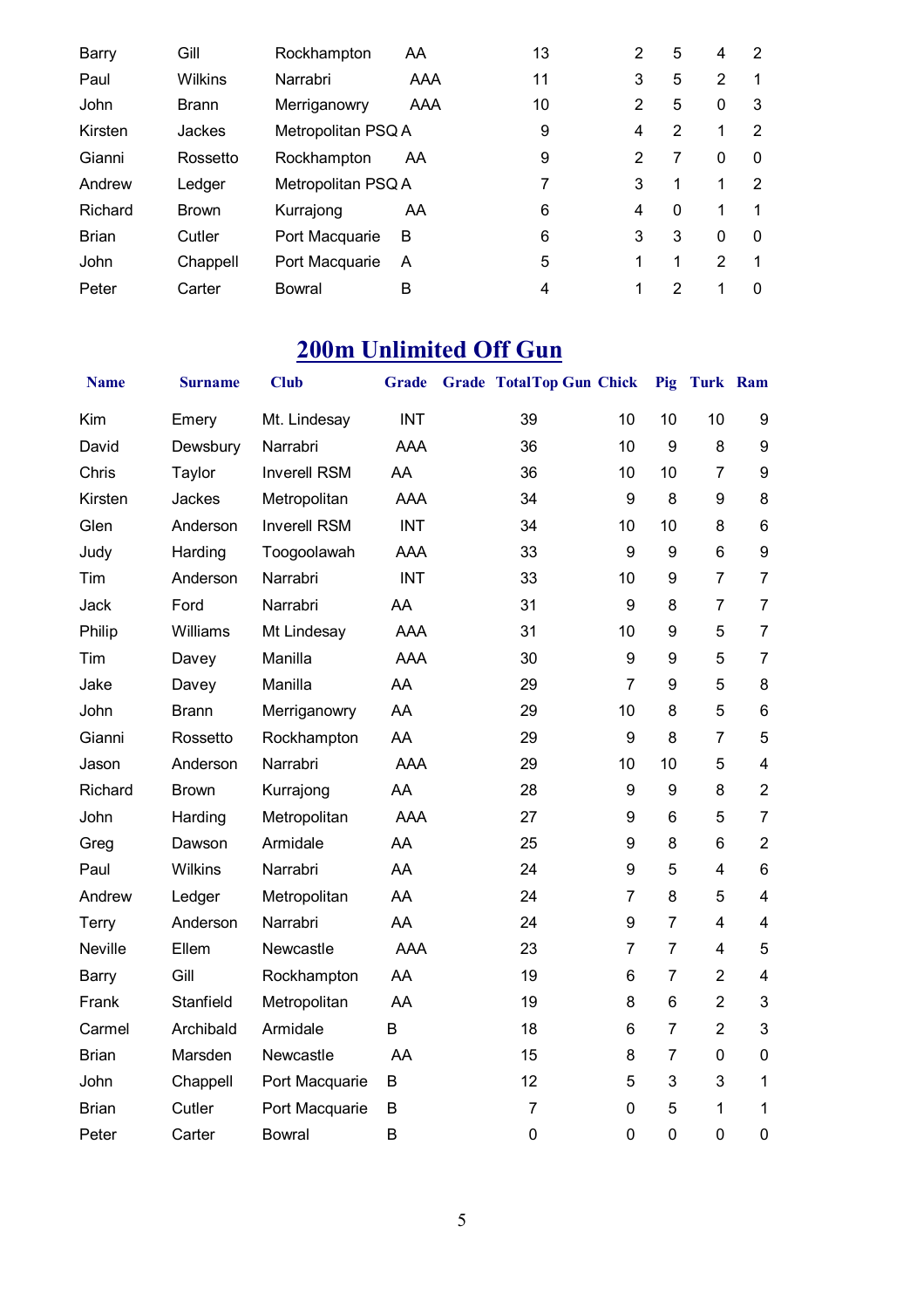### **200m Full Scale Unlimited Off Gun**

| <b>Name</b>    | <b>Surname</b> | <b>Club</b>         | Grade Grade | <b>Total</b> | <b>Top</b>     |                |                  | Chic Pig Turk Ram |                |
|----------------|----------------|---------------------|-------------|--------------|----------------|----------------|------------------|-------------------|----------------|
| Glen           | Anderson       | <b>Inverell RSM</b> | AAA         | 40           | $\mathbf{1}$   | 10             | 10               | 10                | 10             |
| Judy           | Harding        | Toogoolawah         | <b>INT</b>  | 40           | $\overline{2}$ | 10             | 10               | 10                | 10             |
| Tim            | Davey          | Manilla             | AAA         | 39           |                | 10             | 9                | 10                | 10             |
| Jake           | Davey          | Manilla             | <b>AAA</b>  | 39           |                | 10             | 10               | 10                | 9              |
| Kirsten        | Jackes         | Metropolitan PSQ    | AAA         | 39           |                | 10             | 10               | 10                | 9              |
| Philip         | Williams       | Mt Lindesay         | <b>INT</b>  | 38           |                | 10             | 10               | 8                 | 10             |
| Andrew         | Ledger         | Metropolitan PSQ AA |             | 36           |                | 9              | 10               | 8                 | 9              |
| Barry          | Gill           | Rockhampton         | AA          | 36           |                | 10             | 10               | 8                 | 8              |
| John           | <b>Brann</b>   | Merriganowry        | <b>INT</b>  | 35           |                | 10             | 9                | 8                 | 8              |
| Chris          | Taylor         | <b>Inverell RSM</b> | AA          | 35           |                | 10             | 9                | 8                 | 8              |
| Gianni         | Rossetto       | Rockhampton         | AA          | 34           |                | 9              | 9                | 6                 | 10             |
| Tom            | Fraser         | <b>Inverell RSM</b> | AA          | 32           |                | 10             | 10               | 5                 | 7              |
| Richard        | <b>Brown</b>   | Kurrajong           | <b>AAA</b>  | 31           |                | 10             | 9                | 6                 | 6              |
| Frank          | Stanfield      | Metropolitan PSQ AA |             | 31           |                | 10             | 9                | 6                 | 6              |
| <b>Brian</b>   | Cutler         | Port Macquarie      | AA          | 31           |                | 10             | 8                | 8                 | 5              |
| Carmel         | Archibald      | Armidale            | A           | 31           |                | 9              | 10               | $\overline{7}$    | 5              |
| Greg           | Dawson         | Armidale            | B           | 27           |                | 6              | 9                | 5                 | 7              |
| John           | Harding        | Metropolitan PSQ    | <b>INT</b>  | 27           |                | $\overline{7}$ | 9                | $\overline{7}$    | 4              |
| <b>Neville</b> | Ellem          | Newcastle           | <b>INT</b>  | 25           |                | 7              | 5                | 4                 | 9              |
| John           | Chappell       | Port Macquarie      | B           | 21           |                | 6              | $\boldsymbol{9}$ | 3                 | 3              |
| Jack           | Ford           | Narrabri            | AA          | 20           |                | 6              | 8                | 4                 | $\overline{2}$ |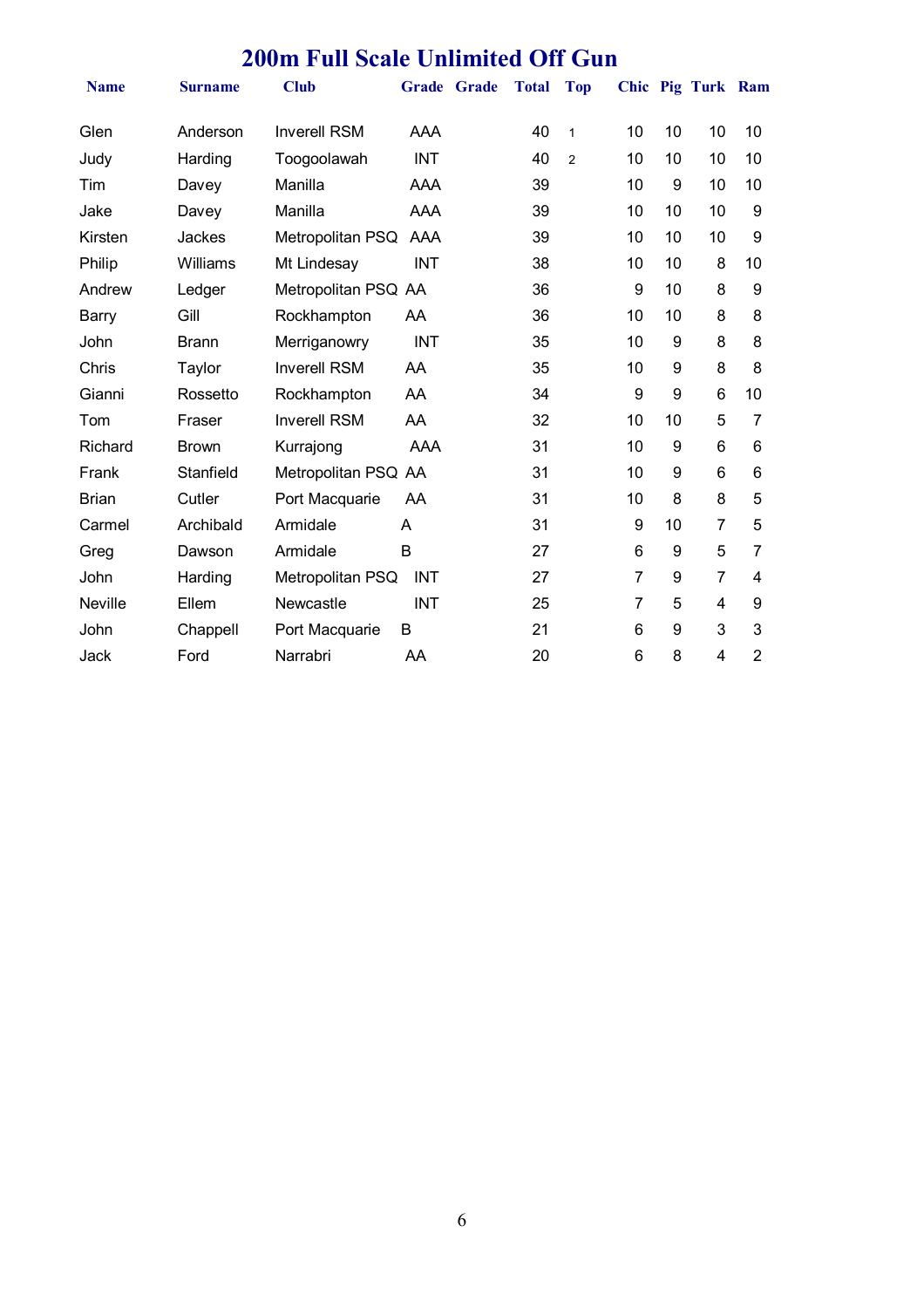### **200m Production**

| <b>Name</b>  |            | <b>Surname</b> | <b>Club</b>         | <b>Grade Total Shoot</b> |                         | <b>Chick</b> | Pig            | <b>Turk Ram</b>           |                |
|--------------|------------|----------------|---------------------|--------------------------|-------------------------|--------------|----------------|---------------------------|----------------|
| <b>Grade</b> | <b>INT</b> |                |                     |                          |                         |              |                |                           |                |
| David        |            | Dewsbury       | Narrabri            | 40                       | 1                       | 10           | 10             | 10                        | 10             |
| Tim          |            | Davey          | Manilla             | 40                       | $\overline{2}$          | 10           | 10             | 10                        | 10             |
| Kirsten      |            | Jackes         | Metropolitan PSQ    | 40                       | 3                       | 10           | 10             | 10                        | 10             |
| Tim          |            | Anderson       | Narrabri            | 40                       | $\overline{\mathbf{4}}$ | 10           | 10             | 10                        | 10             |
| Judy         |            | Harding        | Toogoolawah         | 40                       | 5                       | 10           | 10             | 10                        | 10             |
| Kim          |            | Emery          | Mt. Lindesay        | 40                       | 6                       | 10           | 10             | 10                        | 10             |
| Glen         |            | Anderson       | <b>Inverell RSM</b> | 39                       |                         | 9            | 10             | 10                        | 10             |
| Jason        |            | Anderson       | Narrabri            | 39                       |                         | 9            | 10             | 10                        | 10             |
| Philip       |            | Williams       | Mt Lindesay         | 39                       |                         | 10           | 10             | 9                         | 10             |
| Neville      |            | Ellem          | Newcastle           | 38                       |                         | 9            | 10             | 10                        | 9              |
| John         |            | Harding        | Metropolitan PSQ    | 38                       |                         | 10           | 10             | 9                         | 9              |
| Richard      |            | <b>Brown</b>   | Kurrajong           | 37                       |                         | 10           | 10             | 9                         | 8              |
| Jake         |            | Davey          | Manilla             | 37                       |                         | 10           | 10             | 9                         | 8              |
| John         |            | <b>Brann</b>   | Merriganowry        | 35                       |                         | 10           | 9              | 8                         | 8              |
| Paul         |            | Wilkins        | Narrabri            | 32                       |                         | 10           | 9              | 6                         | $\overline{7}$ |
| <b>Grade</b> | AAA        |                |                     |                          |                         |              |                |                           |                |
| Greg         |            | Dawson         | Armidale            | 37                       |                         | 9            | 10             | 8                         | 10             |
| <b>Brian</b> |            | Marsden        | Newcastle           | 36                       |                         | 10           | 10             | 9                         | 7              |
| Jack         |            | Ford           | Narrabri            | 35                       |                         | 9            | 8              | 10                        | 8              |
| Chris        |            | Taylor         | <b>Inverell RSM</b> | 27                       |                         | 5            | 9              | 8                         | 5              |
| Terry        |            | Anderson       | Narrabri            | 26                       |                         | 7            | 6              | 7                         | 6              |
| <b>Barry</b> |            | Gill           | Rockhampton         | 24                       |                         | 9            | 8              | 5                         | $\overline{2}$ |
| <b>Grade</b> | AA         |                |                     |                          |                         |              |                |                           |                |
| Carmel       |            | Archibald      | Armidale            | 35                       |                         | 8            | 9              | 10                        | 8              |
| Tom          |            | Fraser         | <b>Inverell RSM</b> | 34                       |                         | 9            | 8              | 8                         | 9              |
| Andrew       |            | Ledger         | Metropolitan PSQ    | 32                       |                         | 9            | 9              | 6                         | 8              |
| Gianni       |            | Rossetto       | Rockhampton         | 31                       |                         | 10           | 7              | 6                         | 8              |
| Frank        |            | Stanfield      | Metropolitan PSQ    | 30                       |                         | 9            | 9              | $\overline{7}$            | 5              |
| John         |            | Chappell       | Port Macquarie      | 15                       |                         | 6            | 3              | 4                         | $\overline{2}$ |
| <b>Brian</b> |            | Cutler         | Port Macquarie      | 12                       |                         | 6            | 4              | 1                         | 1              |
| <b>Grade</b> | B          |                |                     |                          |                         |              |                |                           |                |
| Peter        |            | Carter         | <b>Bowral</b>       | 12                       |                         | 4            | $\mathfrak{S}$ | $\ensuremath{\mathsf{3}}$ | $\overline{c}$ |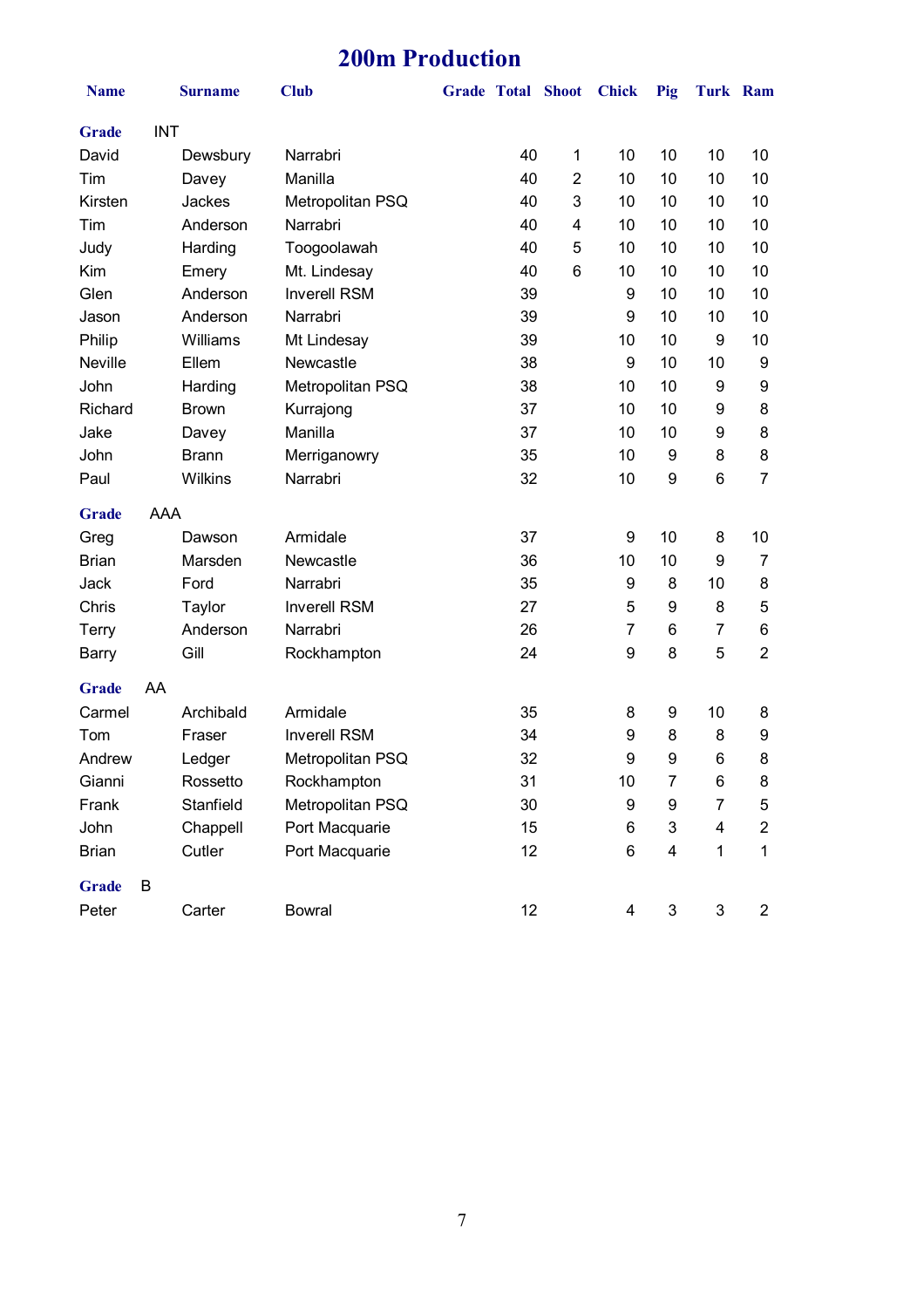### **200m Revolver**

| <b>Name</b>  |            | <b>Surname</b> | <b>Club</b>         | <b>Grade Total Shoot</b> |    | <b>Chick</b>   | Pig            | Turk Ram                |                |
|--------------|------------|----------------|---------------------|--------------------------|----|----------------|----------------|-------------------------|----------------|
| <b>Grade</b> | <b>INT</b> |                |                     |                          |    |                |                |                         |                |
| David        |            | Dewsbury       | Narrabri            |                          | 39 | 10             | 10             | 10                      | 9              |
| Judy         |            | Harding        | Toogoolawah         |                          | 38 | 9              | 10             | 10                      | 9              |
| Tim          |            | Anderson       | Narrabri            |                          | 37 | 10             | 10             | $\overline{7}$          | 10             |
| Kim          |            | Emery          | Mt. Lindesay        |                          | 37 | 10             | 10             | 10                      | 7              |
| Glen         |            | Anderson       | <b>Inverell RSM</b> |                          | 35 | 10             | 10             | 9                       | 6              |
| John         |            | Harding        | Metropolitan PSQ    |                          | 34 | 10             | 10             | $\overline{7}$          | $\overline{7}$ |
| Richard      |            | <b>Brown</b>   | Kurrajong           |                          | 34 | 10             | 9              | 10                      | 5              |
| Neville      |            | Ellem          | Newcastle           |                          | 33 | 10             | 9              | 9                       | 5              |
| <b>Grade</b> | AAA        |                |                     |                          |    |                |                |                         |                |
| Chris        |            | Taylor         | <b>Inverell RSM</b> |                          | 39 | 10             | 10             | 10                      | 9              |
| Greg         |            | Dawson         | Armidale            |                          | 37 | 10             | 8              | 10                      | 9              |
| Jason        |            | Anderson       | Narrabri            |                          | 37 | 10             | 10             | 9                       | 8              |
| Tim          |            | Davey          | Manilla             |                          | 35 | 9              | 9              | 9                       | 8              |
| Philip       |            | Williams       | Mt Lindesay         |                          | 35 | 9              | 10             | 10                      | 6              |
| Jake         |            | Davey          | Manilla             |                          | 33 | 9              | 10             | $\overline{7}$          | $\overline{7}$ |
| Andrew       |            | Ledger         | Metropolitan PSQ    |                          | 33 | 10             | 9              | $\overline{7}$          | 7              |
| Jack         |            | Ford           | Narrabri            |                          | 32 | 10             | 9              | 4                       | 9              |
| <b>Barry</b> |            | Gill           | Rockhampton         |                          | 31 | 10             | 8              | 5                       | 8              |
| John         |            | <b>Brann</b>   | Merriganowry        |                          | 31 | 9              | 8              | $\overline{7}$          | 7              |
| Terry        |            | Anderson       | Narrabri            |                          | 29 | 9              | 8              | 8                       | 4              |
| <b>Brian</b> |            | Marsden        | Newcastle           |                          | 28 | 9              | 9              | 9                       | 1              |
| Kirsten      |            | Jackes         | Metropolitan PSQ    |                          | 26 | 9              | 10             | 5                       | $\overline{2}$ |
| Paul         |            | Wilkins        | Narrabri            |                          | 25 | 9              | $\overline{7}$ | 5                       | 4              |
| <b>Grade</b> | AA         |                |                     |                          |    |                |                |                         |                |
| Gianni       |            | Rossetto       | Rockhampton         |                          | 35 | 10             | 9              | 8                       | 8              |
| Tom          |            | Fraser         | <b>Inverell RSM</b> |                          | 29 | 10             | 10             | 5                       | 4              |
| Frank        |            | Stanfield      | Metropolitan PSQ    |                          | 19 | 5              | 8              | $\overline{2}$          | 4              |
| <b>Grade</b> | A          |                |                     |                          |    |                |                |                         |                |
| Carmel       |            | Archibald      | Armidale            |                          | 28 | 8              | 10             | 5                       | 5              |
| John         |            | Chappell       | Port Macquarie      |                          | 23 | 7              | $\overline{7}$ | $\overline{4}$          | 5              |
| <b>Brian</b> |            | Cutler         | Port Macquarie      |                          | 12 | $\overline{4}$ | $\overline{2}$ | $\overline{\mathbf{4}}$ | $\overline{2}$ |
| <b>Grade</b> | B          |                |                     |                          |    |                |                |                         |                |
| Peter        |            | Carter         | <b>Bowral</b>       |                          | 17 | 6              | 6              | 4                       | 1              |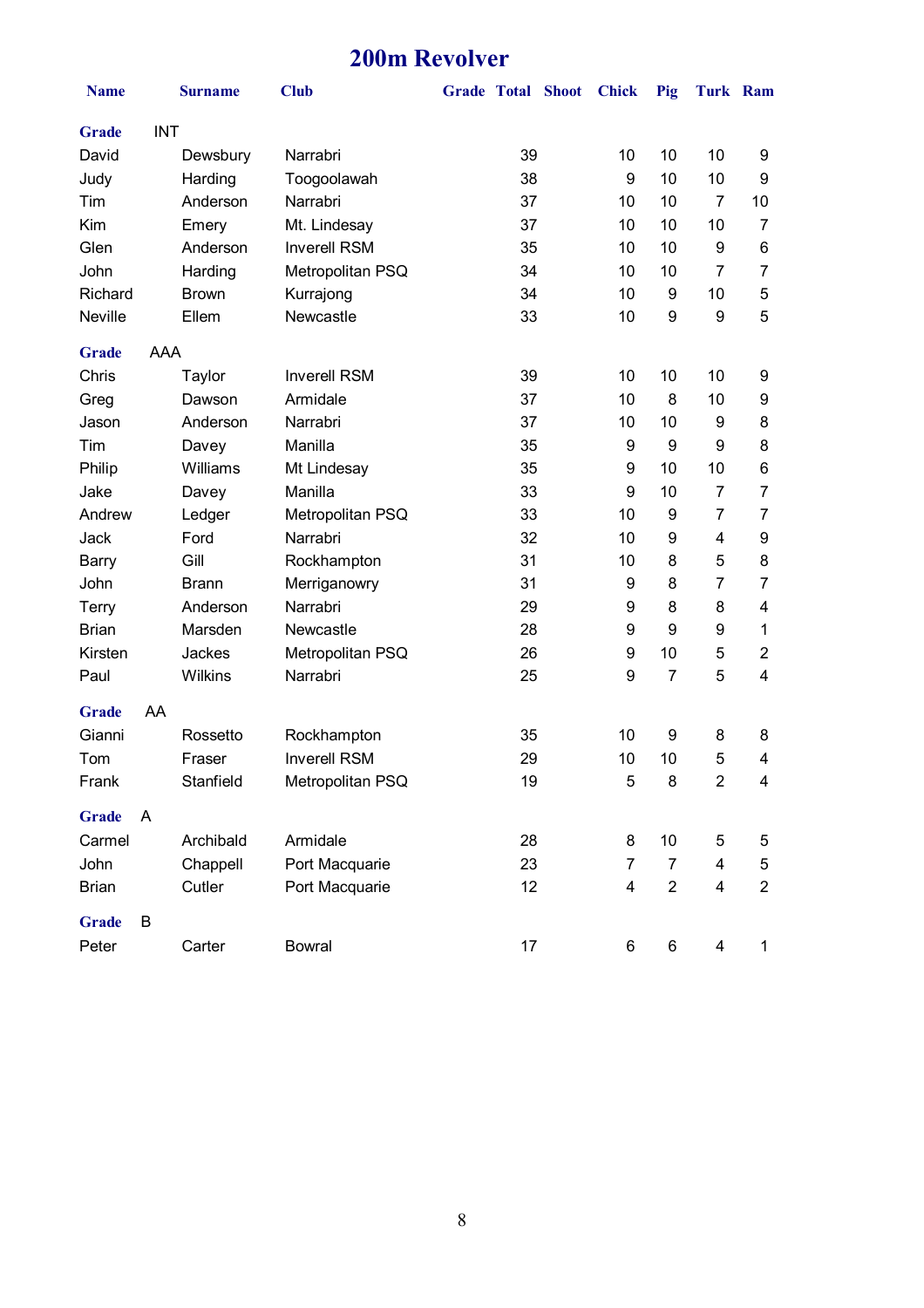## **200m Standing**

| <b>Name</b>  |            | <b>Surname</b> | <b>Club</b>         | <b>Grade Total Shoot</b> |    |  | <b>Chick</b>   | Pig            | <b>Turk Ram</b>         |                         |
|--------------|------------|----------------|---------------------|--------------------------|----|--|----------------|----------------|-------------------------|-------------------------|
| <b>Grade</b> | <b>INT</b> |                |                     |                          |    |  |                |                |                         |                         |
| Glen         |            | Anderson       | <b>Inverell RSM</b> | 33                       |    |  | 10             | 8              | 6                       | 9                       |
| David        |            | Dewsbury       | Narrabri            | 28                       |    |  | 10             | 8              | $\overline{\mathbf{4}}$ | 6                       |
| Kim          |            | Emery          | Mt. Lindesay        |                          | 26 |  | $\overline{7}$ | 8              | $\overline{7}$          | 4                       |
| <b>Brian</b> |            | Marsden        | Newcastle           |                          | 24 |  | 7              | 7              | 5                       | 5                       |
| Judy         |            | Harding        | Toogoolawah         |                          | 23 |  | 10             | 7              | $\overline{2}$          | 4                       |
| John         |            | Harding        | Metropolitan PSQ    |                          | 21 |  | 8              | 6              | 3                       | 4                       |
| Tim          |            | Anderson       | Narrabri            |                          | 21 |  | 10             | 5              | 3                       | 3                       |
| Neville      |            | Ellem          | Newcastle           |                          | 20 |  | 8              | 7              | 3                       | $\overline{2}$          |
| <b>Grade</b> | AAA        |                |                     |                          |    |  |                |                |                         |                         |
| Philip       |            | Williams       | Mt Lindesay         |                          | 26 |  | 10             | 9              | 4                       | 3                       |
| Greg         |            | Dawson         | Armidale            |                          | 21 |  | 4              | 7              | 5                       | 5                       |
| Jake         |            | Davey          | Manilla             |                          | 21 |  | 8              | 6              | $\overline{2}$          | 5                       |
| Terry        |            | Anderson       | Narrabri            |                          | 18 |  | $\overline{7}$ | 3              | 5                       | 3                       |
| Paul         |            | Wilkins        | Narrabri            |                          | 11 |  | $\mathbf{3}$   | 5              | $\overline{2}$          | 1                       |
| John         |            | <b>Brann</b>   | Merriganowry        |                          | 10 |  | $\overline{2}$ | 5              | $\mathbf 0$             | 3                       |
| <b>Grade</b> | AA         |                |                     |                          |    |  |                |                |                         |                         |
| Tim          |            | Davey          | Manilla             |                          | 21 |  | 4              | 7              | 6                       | 4                       |
| Jason        |            | Anderson       | Narrabri            |                          | 19 |  | 7              | 4              | 5                       | 3                       |
| Chris        |            | Taylor         | <b>Inverell RSM</b> |                          | 19 |  | 6              | 9              | $\overline{2}$          | $\overline{2}$          |
| Frank        |            | Stanfield      | Metropolitan PSQ    |                          | 17 |  | 5              | 4              | $\overline{\mathbf{4}}$ | 4                       |
| Carmel       |            | Archibald      | Armidale            |                          | 16 |  | 8              | 3              | $\overline{2}$          | 3                       |
| <b>Barry</b> |            | Gill           | Rockhampton         |                          | 13 |  | $\overline{2}$ | 5              | $\overline{\mathbf{4}}$ | $\overline{2}$          |
| Gianni       |            | Rossetto       | Rockhampton         |                          | 9  |  | $\overline{2}$ | $\overline{7}$ | 0                       | $\pmb{0}$               |
| Richard      |            | <b>Brown</b>   | Kurrajong           |                          | 6  |  | 4              | $\mathbf 0$    | 1                       | 1                       |
| <b>Grade</b> | A          |                |                     |                          |    |  |                |                |                         |                         |
| Tom          |            | Fraser         | <b>Inverell RSM</b> |                          | 17 |  | 6              | $\overline{7}$ | 4                       | 0                       |
| Jack         |            | Ford           | Narrabri            |                          | 15 |  | 4              | 4              | 5                       | $\overline{\mathbf{c}}$ |
| Kirsten      |            | Jackes         | Metropolitan PSQ    |                          | 9  |  | 4              | $\overline{2}$ | 1                       | $\mathbf{2}$            |
| Andrew       |            | Ledger         | Metropolitan PSQ    |                          | 7  |  | 3              | 1              | 1                       | $\overline{c}$          |
| John         |            | Chappell       | Port Macquarie      |                          | 5  |  | 1              | 1              | $\overline{2}$          | 1                       |
| <b>Grade</b> | B          |                |                     |                          |    |  |                |                |                         |                         |
| <b>Brian</b> |            | Cutler         | Port Macquarie      |                          | 6  |  | 3              | 3              | $\mathbf 0$             | 0                       |
| Peter        |            | Carter         | <b>Bowral</b>       |                          | 4  |  | 1              | $\overline{2}$ | $\mathbf{1}$            | 0                       |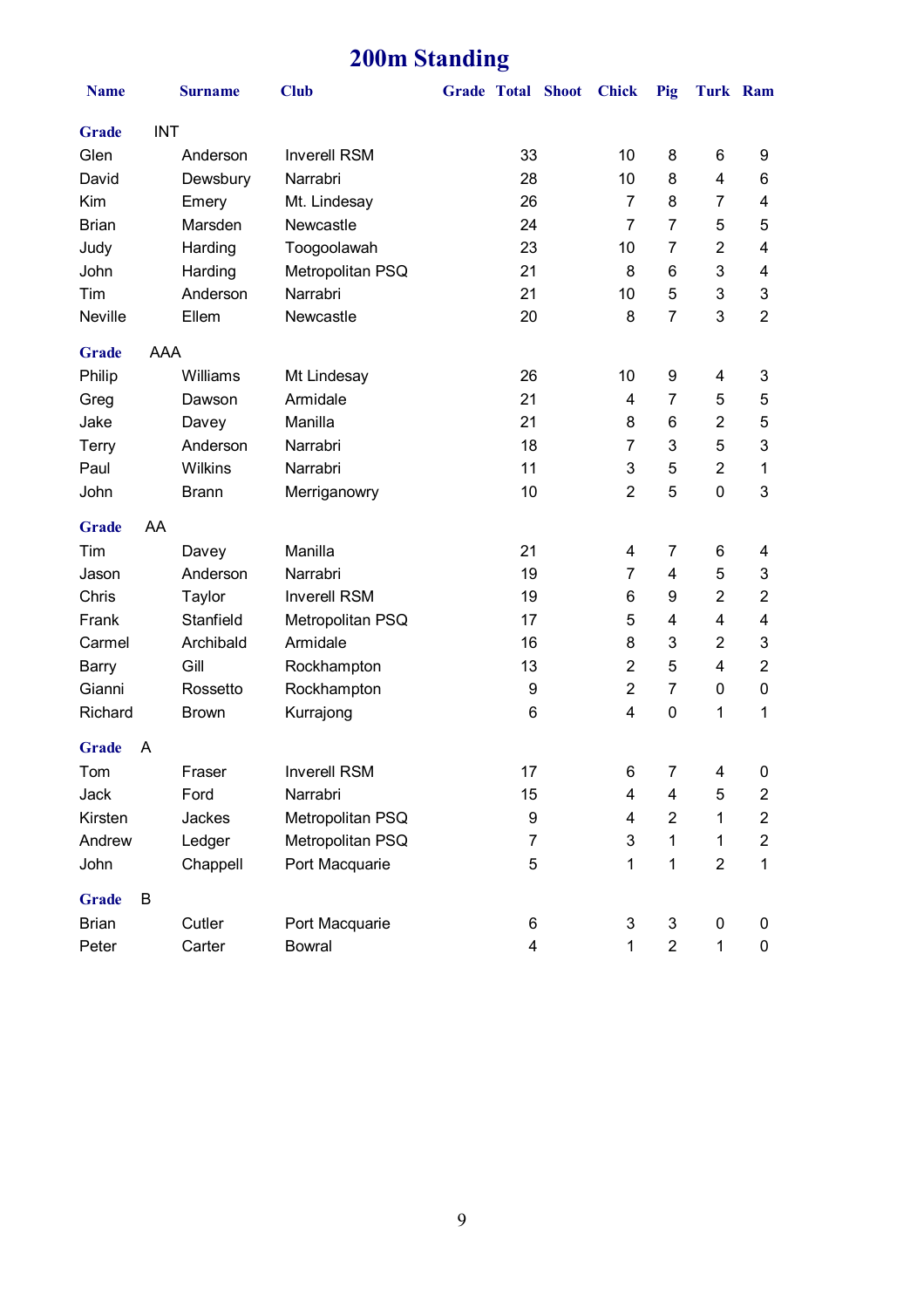| <b>200m Unlimited</b> |     |                |                     |                    |                  |              |                  |                |                |                         |
|-----------------------|-----|----------------|---------------------|--------------------|------------------|--------------|------------------|----------------|----------------|-------------------------|
| <b>Name</b>           |     | <b>Surname</b> | <b>Club</b>         | <b>Grade Total</b> |                  | <b>Shoot</b> | <b>Chick</b>     | Pig            | Turk Ram       |                         |
| <b>Grade</b>          |     | <b>INT</b>     |                     |                    |                  |              |                  |                |                |                         |
| Kim                   |     | Emery          | Mt. Lindesay        |                    | 39               |              | 10               | 10             | 10             | 9                       |
| Glen                  |     | Anderson       | <b>Inverell RSM</b> |                    | 34               |              | 10               | 10             | 8              | 6                       |
| Tim                   |     | Anderson       | Narrabri            |                    | 33               |              | 10               | 9              | $\overline{7}$ | $\overline{7}$          |
| <b>Grade</b>          | AAA |                |                     |                    |                  |              |                  |                |                |                         |
| David                 |     | Dewsbury       | Narrabri            |                    | 36               |              | 10               | 9              | 8              | 9                       |
| Kirsten               |     | Jackes         | Metropolitan        |                    | 34               |              | 9                | 8              | 9              | 8                       |
| Judy                  |     | Harding        | Toogoolawah         |                    | 33               |              | 9                | 9              | 6              | $\boldsymbol{9}$        |
| Philip                |     | Williams       | Mt Lindesay         |                    | 31               |              | 10               | 9              | 5              | $\overline{7}$          |
| Tim                   |     | Davey          | Manilla             |                    | 30               |              | $\boldsymbol{9}$ | 9              | 5              | $\overline{7}$          |
| Jason                 |     | Anderson       | Narrabri            |                    | 29               |              | 10               | 10             | 5              | $\overline{\mathbf{4}}$ |
| John                  |     | Harding        | Metropolitan        |                    | 27               |              | 9                | 6              | 5              | 7                       |
| Neville               |     | Ellem          | Newcastle           |                    | 23               |              | $\overline{7}$   | $\overline{7}$ | 4              | 5                       |
| <b>Grade</b>          | AA  |                |                     |                    |                  |              |                  |                |                |                         |
| Chris                 |     | Taylor         | <b>Inverell RSM</b> |                    | 36               |              | 10               | 10             | $\overline{7}$ | 9                       |
| Jack                  |     | Ford           | Narrabri            |                    | 31               |              | 9                | 8              | 7              | $\overline{7}$          |
| Jake                  |     | Davey          | Manilla             |                    | 29               |              | $\overline{7}$   | 9              | 5              | 8                       |
| John                  |     | <b>Brann</b>   | Merriganowry        |                    | 29               |              | 10               | 8              | 5              | $\,6\,$                 |
| Gianni                |     | Rossetto       | Rockhampton         |                    | 29               |              | 9                | 8              | 7              | 5                       |
| Richard               |     | <b>Brown</b>   | Kurrajong           |                    | 28               |              | 9                | 9              | 8              | $\overline{c}$          |
| Greg                  |     | Dawson         | Armidale            |                    | 25               |              | 9                | 8              | 6              | $\boldsymbol{2}$        |
| Paul                  |     | Wilkins        | Narrabri            |                    | 24               |              | 9                | 5              | 4              | 6                       |
| Andrew                |     | Ledger         | Metropolitan        |                    | 24               |              | 7                | 8              | 5              | $\overline{\mathbf{4}}$ |
| <b>Terry</b>          |     | Anderson       | Narrabri            |                    | 24               |              | 9                | $\overline{7}$ | 4              | 4                       |
| <b>Barry</b>          |     | Gill           | Rockhampton         |                    | 19               |              | 6                | $\overline{7}$ | $\overline{2}$ | 4                       |
| Frank                 |     | Stanfield      | Metropolitan        |                    | 19               |              | 8                | 6              | $\overline{2}$ | 3                       |
| <b>Brian</b>          |     | Marsden        | Newcastle           |                    | 15               |              | 8                | $\overline{7}$ | 0              | $\pmb{0}$               |
| <b>Grade</b>          | B   |                |                     |                    |                  |              |                  |                |                |                         |
| Carmel                |     | Archibald      | Armidale            |                    | 18               |              | 6                | 7              | 2              | 3                       |
| John                  |     | Chappell       | Port Macquarie      |                    | 12               |              | 5                | 3              | 3              | $\mathbf 1$             |
| <b>Brian</b>          |     | Cutler         | Port Macquarie      |                    | $\overline{7}$   |              | 0                | 5              | 1              | 1                       |
| Peter                 |     | Carter         | <b>Bowral</b>       |                    | $\boldsymbol{0}$ |              | $\pmb{0}$        | $\pmb{0}$      | 0              | 0                       |